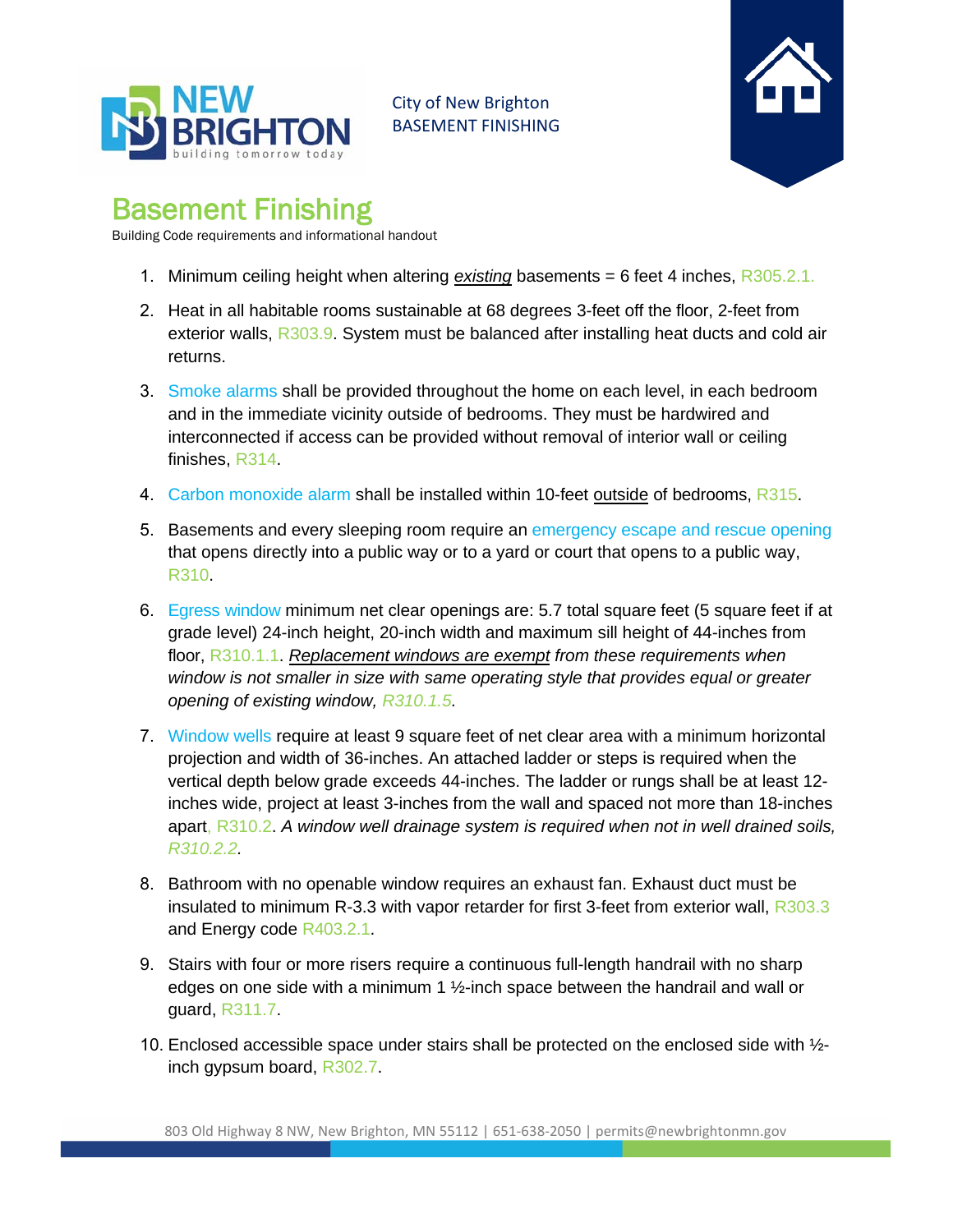- 11. Wood in contact with concrete or masonry that is in direct contact with the ground must be treated or separated from the concrete or masonry by an impervious moisture barrier, R317.
- 12. Minimum insulation requirements: exterior above ground walls R-20, foundation walls R15 (R-10 with exception) rim R-10, Energy Code Table R402.1.1 and R402.2.8.

## **State Plumbing Code requirements:**

- 1. All new plumbing shall be inspected, tested and approved prior to being covered.
- 2. Refer to attached Plumbing Code Check list for additional requirements.

## **Inspections Required:**

- 1. Plumbing rough-in (DWV + water lines)
- 2. Heating rough-in (may include fireplace)
- 3. Electrical rough-in by electrical inspector (sticker in light switch box)
- 4. Framing, (can be done with plumbing and heating rough-in *after electrical rough-in is passed*)
- 5. Insulation, (*after framing is passed*)
- 6. Plumbing final (may include fireplace)
- 7. Heating final (diffusers installed in all duct openings)
- 8. Electrical final (sticker in or on electrical panel)
- 9. Building Final, (can be done with plumbing and heating final *after electrical final is passed*)